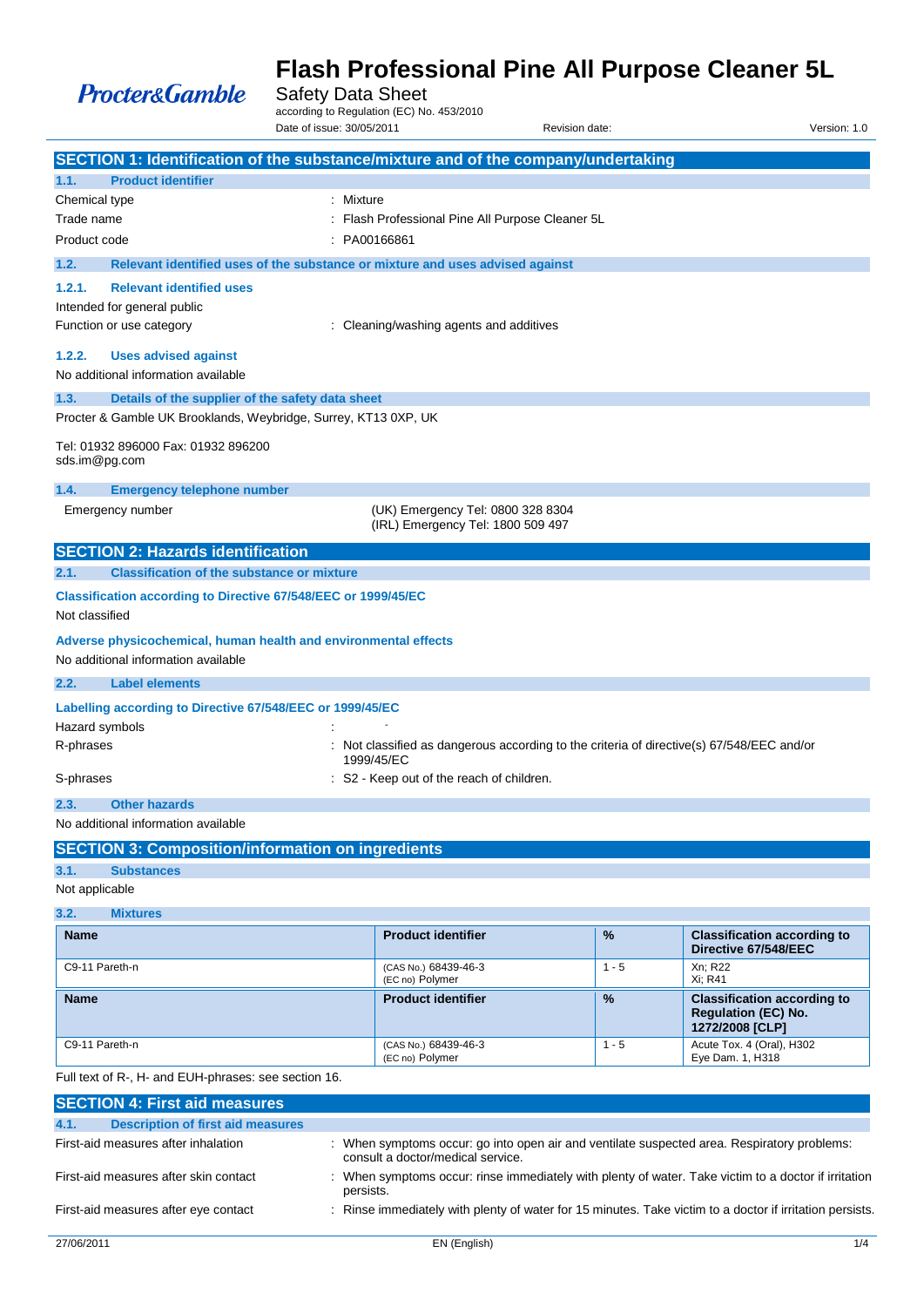### Safety Data Sheet

| urory Duru Orioor<br>according to Regulation (EC) No. 453/2010                        |                                                                                                                                                                                                                                                                                                         |  |  |
|---------------------------------------------------------------------------------------|---------------------------------------------------------------------------------------------------------------------------------------------------------------------------------------------------------------------------------------------------------------------------------------------------------|--|--|
| First-aid measures after ingestion                                                    | : Give nothing or a little water to drink. Do not induce vomiting. Consult a doctor/medical service.                                                                                                                                                                                                    |  |  |
| 4.2.<br>Most important symptoms and effects, both acute and delayed                   |                                                                                                                                                                                                                                                                                                         |  |  |
| Symptoms/injuries after inhalation<br>: May cause irritation or asthma-like symptoms. |                                                                                                                                                                                                                                                                                                         |  |  |
| Symptoms/injuries after skin contact                                                  | : Contact during a long period may cause light irritation.                                                                                                                                                                                                                                              |  |  |
| Symptoms/injuries after eye contact                                                   | May cause slight irritation.                                                                                                                                                                                                                                                                            |  |  |
| Symptoms/injuries after ingestion                                                     | : Gastrointestinal complaints.                                                                                                                                                                                                                                                                          |  |  |
| 4.3.                                                                                  | Indication of any immediate medical attention and special treatment needed                                                                                                                                                                                                                              |  |  |
| Refer to section 4.1.                                                                 |                                                                                                                                                                                                                                                                                                         |  |  |
| <b>SECTION 5: Firefighting measures</b>                                               |                                                                                                                                                                                                                                                                                                         |  |  |
| 5.1.<br><b>Extinguishing media</b>                                                    |                                                                                                                                                                                                                                                                                                         |  |  |
| Suitable extinguishing media                                                          | : Dry chemical powder, alcohol-resistant foam, carbon dioxide (CO2).                                                                                                                                                                                                                                    |  |  |
| 5.2.<br>Special hazards arising from the substance or mixture                         |                                                                                                                                                                                                                                                                                                         |  |  |
| Fire hazard                                                                           | No fire hazard. Non combustible.                                                                                                                                                                                                                                                                        |  |  |
| Explosion hazard                                                                      | Product is not explosive.                                                                                                                                                                                                                                                                               |  |  |
| Reactivity                                                                            | : No dangerous reactions known.                                                                                                                                                                                                                                                                         |  |  |
| 5.3.<br><b>Advice for firefighters</b>                                                |                                                                                                                                                                                                                                                                                                         |  |  |
| Firefighting instructions                                                             | : No specific firefighting instructions required.                                                                                                                                                                                                                                                       |  |  |
| Protective equipment for firefighters                                                 | : In case of inadequate ventilation wear respiratory protection.                                                                                                                                                                                                                                        |  |  |
| <b>SECTION 6: Accidental release measures</b>                                         |                                                                                                                                                                                                                                                                                                         |  |  |
| 6.1.                                                                                  | Personal precautions, protective equipment and emergency procedures                                                                                                                                                                                                                                     |  |  |
| 6.1.1.<br>For non-emergency personnel                                                 |                                                                                                                                                                                                                                                                                                         |  |  |
| Protective equipment                                                                  | : Wear suitable gloves and eye/face protection.                                                                                                                                                                                                                                                         |  |  |
| 6.1.2.<br>For emergency responders                                                    |                                                                                                                                                                                                                                                                                                         |  |  |
| Protective equipment                                                                  | : Wear suitable gloves and eye/face protection.                                                                                                                                                                                                                                                         |  |  |
| 6.2.<br><b>Environmental precautions</b>                                              |                                                                                                                                                                                                                                                                                                         |  |  |
|                                                                                       | Consumer products ending up down the drain after use. Prevent soil and water pollution. Prevent spreading in sewers.                                                                                                                                                                                    |  |  |
| 6.3.<br>Methods and material for containment and cleaning up                          |                                                                                                                                                                                                                                                                                                         |  |  |
| For containment                                                                       | : Scoop absorbed substance into closing containers.                                                                                                                                                                                                                                                     |  |  |
| Methods for cleaning up                                                               | Small quantities of liquid spill: take up in non-combustible absorbent material and shovel into<br>container for disposal. Large spills: contain released substance, pump into suitable containers.<br>This material and its container must be disposed of in a safe way, and as per local legislation. |  |  |
| 6.4.<br><b>Reference to other sections</b>                                            |                                                                                                                                                                                                                                                                                                         |  |  |
| Refer to Sections 8 and 13.                                                           |                                                                                                                                                                                                                                                                                                         |  |  |
| <b>SECTION 7: Handling and storage</b>                                                |                                                                                                                                                                                                                                                                                                         |  |  |
| <b>Precautions for safe handling</b><br>7.1.<br>Precautions for safe handling         |                                                                                                                                                                                                                                                                                                         |  |  |
|                                                                                       | : Do not eat, drink or smoke when using this product. Do not handle until all safety precautions<br>have been read and understood.                                                                                                                                                                      |  |  |
| 7.2.<br><b>Conditions for safe storage, including any incompatibilities</b>           |                                                                                                                                                                                                                                                                                                         |  |  |
| Storage conditions                                                                    | : Store in original container. Refer to section 10.                                                                                                                                                                                                                                                     |  |  |
| Incompatible products                                                                 | Refer to section 10.                                                                                                                                                                                                                                                                                    |  |  |
| Incompatible materials                                                                | Not applicable.                                                                                                                                                                                                                                                                                         |  |  |
| Prohibitions on mixed storage<br>Storage area                                         | Not applicable.<br>: Store in a cool area. Store in a dry area.                                                                                                                                                                                                                                         |  |  |
|                                                                                       |                                                                                                                                                                                                                                                                                                         |  |  |
| 7.3.<br><b>Specific end use(s)</b><br>Cleaning/washing agents and additives.          |                                                                                                                                                                                                                                                                                                         |  |  |
|                                                                                       |                                                                                                                                                                                                                                                                                                         |  |  |
| <b>SECTION 8: Exposure controls/personal protection</b>                               |                                                                                                                                                                                                                                                                                                         |  |  |
| 8.1.<br><b>Control parameters</b><br>No additional information available              |                                                                                                                                                                                                                                                                                                         |  |  |
|                                                                                       |                                                                                                                                                                                                                                                                                                         |  |  |
| 8.2.<br><b>Exposure controls</b>                                                      |                                                                                                                                                                                                                                                                                                         |  |  |
| Personal protective equipment                                                         | Not required for normal conditions of use.                                                                                                                                                                                                                                                              |  |  |
| Hand protection                                                                       | Not applicable.                                                                                                                                                                                                                                                                                         |  |  |
| Eye protection                                                                        | Not applicable.                                                                                                                                                                                                                                                                                         |  |  |
| Skin and body protection                                                              | : Not applicable.                                                                                                                                                                                                                                                                                       |  |  |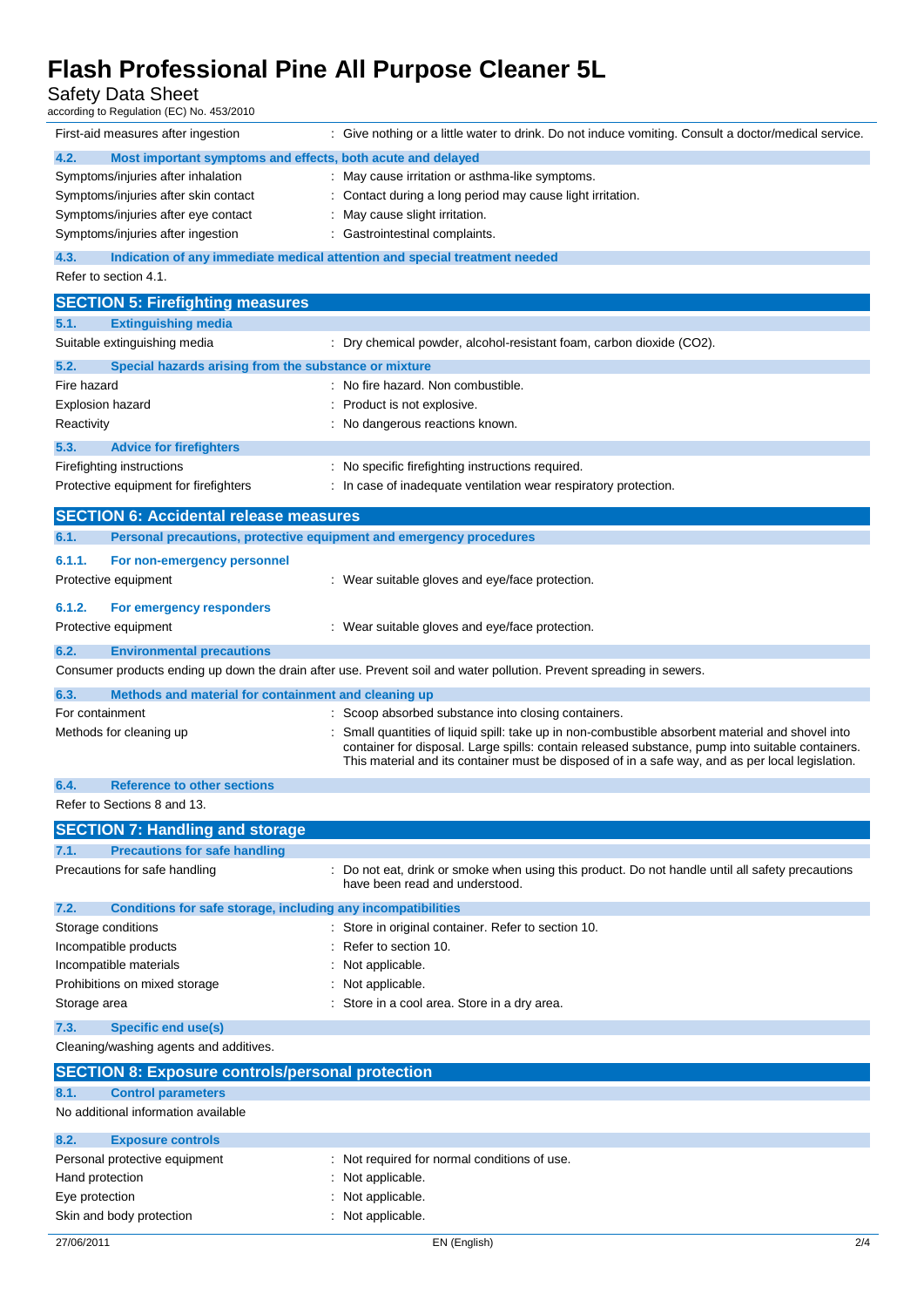Safety Data Sheet

according to Regulation (EC) No. 453/2010

| Respiratory protection                                        | : Not applicable.        |  |  |
|---------------------------------------------------------------|--------------------------|--|--|
| <b>SECTION 9: Physical and chemical properties</b>            |                          |  |  |
| Information on basic physical and chemical properties<br>9.1. |                          |  |  |
| Physical state                                                | : Liquid                 |  |  |
| Appearance                                                    | : Liquid.                |  |  |
| Colour                                                        | Coloured.                |  |  |
| Odour                                                         | pleasant (perfume).      |  |  |
| Odour threshold                                               | No data available        |  |  |
| pH                                                            | 10.3                     |  |  |
| Melting point                                                 | Not measured.            |  |  |
| Solidification point                                          | No data available        |  |  |
| Boiling point                                                 | Not measured.            |  |  |
| Flash point                                                   | >60 °C                   |  |  |
| Relat. evapor. rate comp. to butylacetate                     | Not measured.            |  |  |
| Flammability (solid, gas)                                     | Not flammable.           |  |  |
| <b>Explosive limits</b>                                       | Product is not explosive |  |  |
| Vapour pressure                                               | Not measured.            |  |  |
| Relative vapour density at 20 °C                              | Not measured.            |  |  |
| Relative density                                              | No data available        |  |  |
| Density                                                       | 1110 g/l<br>÷            |  |  |
| Solubility                                                    | Soluble in water.        |  |  |
| Log Pow                                                       | No data available        |  |  |
| Self ignition temperature                                     | Not measured.            |  |  |
| Decomposition temperature                                     | Not measured.            |  |  |
| Viscosity                                                     | : 3cP                    |  |  |
| <b>Other information</b><br>9.2.                              |                          |  |  |
| No additional information available                           |                          |  |  |
| <b>SECTION 10: Stability and reactivity</b>                   |                          |  |  |
| 10.1.<br><b>Reactivity</b>                                    |                          |  |  |
| No dangerous reactions known.                                 |                          |  |  |
| 10.2.<br><b>Chemical stability</b>                            |                          |  |  |
| Stable under normal conditions.                               |                          |  |  |
| 10.3.<br><b>Possibility of hazardous reactions</b>            |                          |  |  |

Refer to section 10.1 on Reactivity. **10.4. Conditions to avoid**

Not required for normal conditions of use.

**10.5. Incompatible materials**

Not applicable.

**10.6. Hazardous decomposition products**

None under normal use.

| <b>SECTION 11: Toxicological information</b>           |                                                                                                                                                                                                                                                                                                                                                                                                                                                                                                                                                                                                                                                                                                                                                                                                                                                                       |  |  |
|--------------------------------------------------------|-----------------------------------------------------------------------------------------------------------------------------------------------------------------------------------------------------------------------------------------------------------------------------------------------------------------------------------------------------------------------------------------------------------------------------------------------------------------------------------------------------------------------------------------------------------------------------------------------------------------------------------------------------------------------------------------------------------------------------------------------------------------------------------------------------------------------------------------------------------------------|--|--|
| Information on toxicological effects<br>11.1.          |                                                                                                                                                                                                                                                                                                                                                                                                                                                                                                                                                                                                                                                                                                                                                                                                                                                                       |  |  |
| Potential Adverse human health effects and<br>symptoms | : Acute Toxicity: based upon available data of the substances, classification criteria are not met.<br>Carcinogenicity: based upon available data of the substances, classification criteria are not met.<br>Corrosivity: based upon available data of the substances, classification criteria are not met.<br>Toxicity for Reproduction: based upon available data of the substances, classification criteria are<br>not met. Sensitization: based upon available data of the substances, classification criteria are not<br>met. Repeated Dose Toxicity: based upon available data of the substances, classification criteria<br>are not met. Mutagenicity: based upon available data of the substances, classification criteria are<br>not met. Irritation: based upon available preparation data and bridging principles, classification<br>criteria are not met. |  |  |
| Other information                                      | Likely routes of exposure: skin and eye. Information on Effects: refer to section 4.<br>$\bullet$                                                                                                                                                                                                                                                                                                                                                                                                                                                                                                                                                                                                                                                                                                                                                                     |  |  |